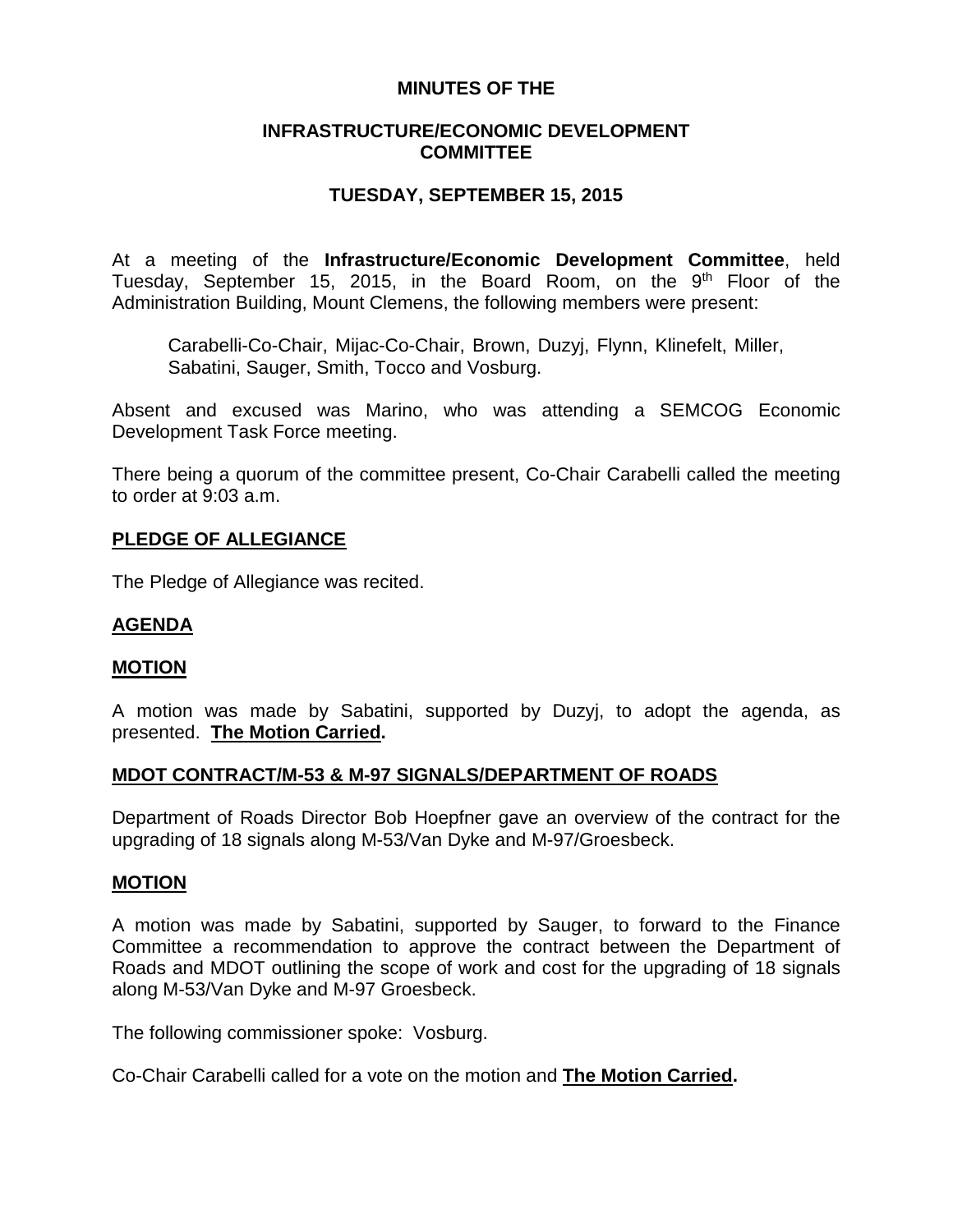## **MDOT CONTRACT/TRAFFIC OPERATION CENTER/DEPARTMENT OF ROADS**

Mr. Hoepfner gave an overview of the contract.

#### **MOTION**

A motion was made by Vosburg, supported by Smith, to forward to the Finance Committee a recommendation to approve the contract between the Department of Roads and MDOT for the annual contract for the staffing and operations of the Traffic Operations Center for the 2015/2016 budget year.

The following commissioner spoke: Carabelli.

Co-Chair Carabelli called for a vote on the motion and **The Motion Carried.**

#### **MDOT CONTRACT/UPGRADING 18 SIGNALS/DEPARTMENT OF ROADS**

Mr. Hoepfner noted that this project is 100 percent covered by Congestion Mitigation and Air Quality (CMAQ) funds.

#### **MOTION**

A motion was made by Duzyj, supported by Sauger, to forward to the Finance Committee a recommendation to approve the contract between the Department of Roads and MDOT outlining the scope of work and cost for the upgrading of 18 signals at various locations throughout Macomb County.

The following commissioners spoke: Sauger and Miller.

Co-Chair Carabelli called for a vote on the motion and **The Motion Carried.**

#### **MDOT CONTRACT/UPGRADING 282 SIGNALS/DEPARTMENT OF ROADS**

Mr. Hoepfner explained that the contract covers the installation of managed switches, which will manage the flow of information from the signal back to the Department of Roads. He said it is 100 percent funded by CMAQ funds.

### **MOTION**

A motion was made by Vosburg, supported by Tocco, to forward to the Finance Committee a recommendation to approve the contract between the Department of Roads and MDOT outlining the scope of work and cost for the upgrading of 282 signals throughout Macomb County.

The following commissioners spoke: Vosburg and Carabelli.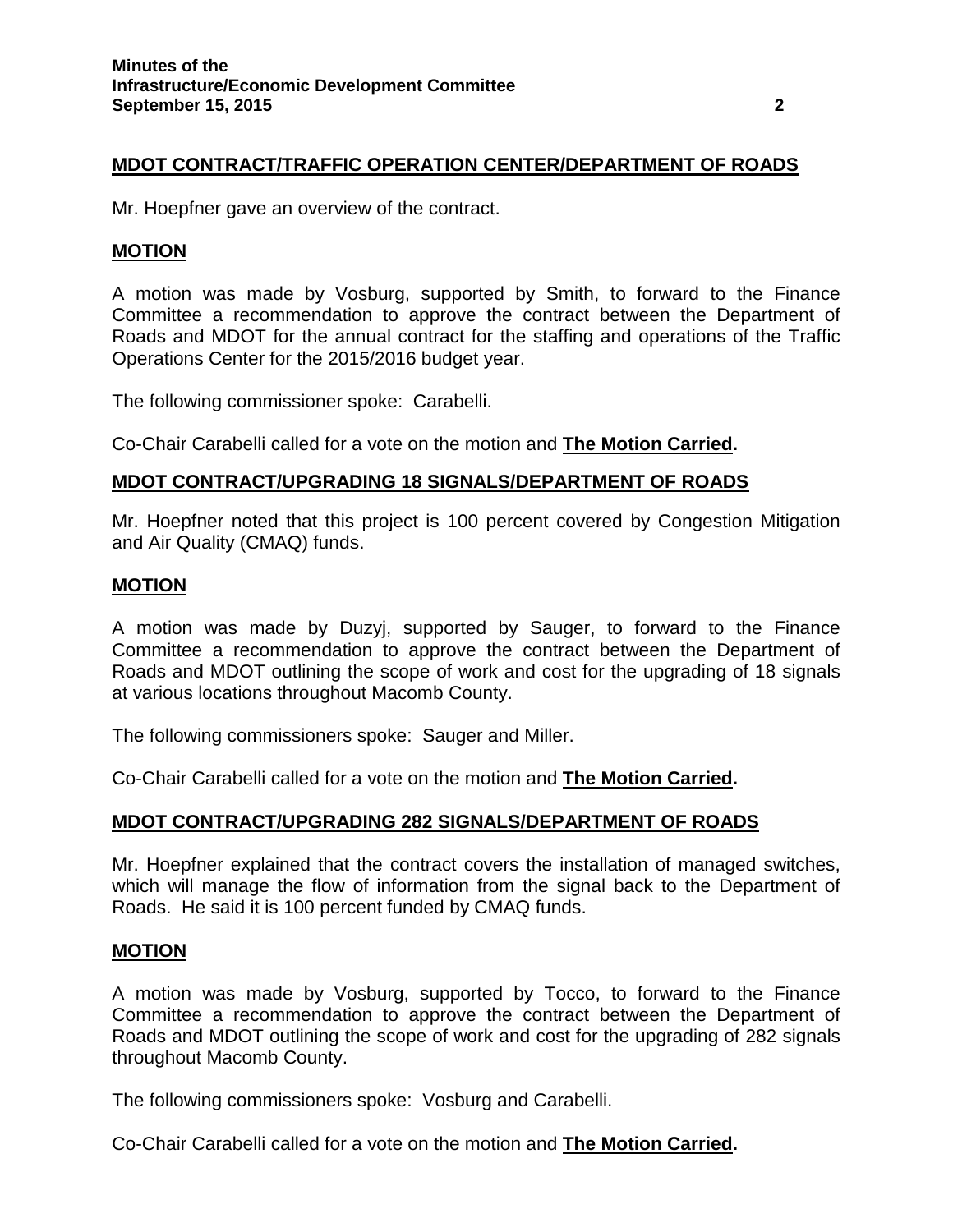# **CONTRACT WITH Z CONTRACTORS, INC./22 MILE ROAD AND ASPHALT RESURFACING/DEPARTMENT OF ROADS**

# **MOTION**

A motion was made by Sabatini, supported by Brown, to forward to the Finance Committee a recommendation to approve the contract between the Department of Roads and Z Contractors, Inc. outlining the scope of work and project cost for culvert replacement on 22 Mile Road and asphalt resurfacing from Ryan to Shelby Road. **The Motion Carried.**

# **SHELBY TOWNSHIP COST SHARE AGREEMENT/22 MILE ROAD AND ASPHALT RESURFACING/DEPARTMENT OF ROADS**

Mr. Hoepfner provided an overview, noting that Shelby Township will pay 50 percent of the cost.

# **MOTION**

A motion was made by Brown, supported by Sabatini, to forward to the Finance Committee a recommendation to approve the contract between the Department of Roads and Shelby Township outlining the scope of work and cost sharing for culvert replacement on 22 Mile Road and asphalt resurfacing from Ryan to Shelby Road. **The Motion Carried.**

# **CONTRACT WITH FENTON EXCAVATING AND CONSTRUCTION, INC./ OMO ROAD PAVING/DEPARTMENT OF ROADS**

## **MOTION**

A motion was made by Brown, supported by Miller, to forward to the Finance Committee a recommendation to approve the contract between the Department of Roads and Fenton Excavating and Construction, Inc. outlining the scope of work and project cost for the paving of Omo Road from Armada Ridge to Armada Center Road. **The Motion Carried.**

## **STATUS OF 2014-15 DEPARTMENT OF ROADS CONSTRUCTION PROJECTS (AS OF 8/26/15)**

## **MOTION**

A motion was made by Sauger, supported by Brown, to receive and file the list of 2014- 15 Department of Roads construction projects.

The following commissioners spoke: Sauger, Brown and Klinefelt.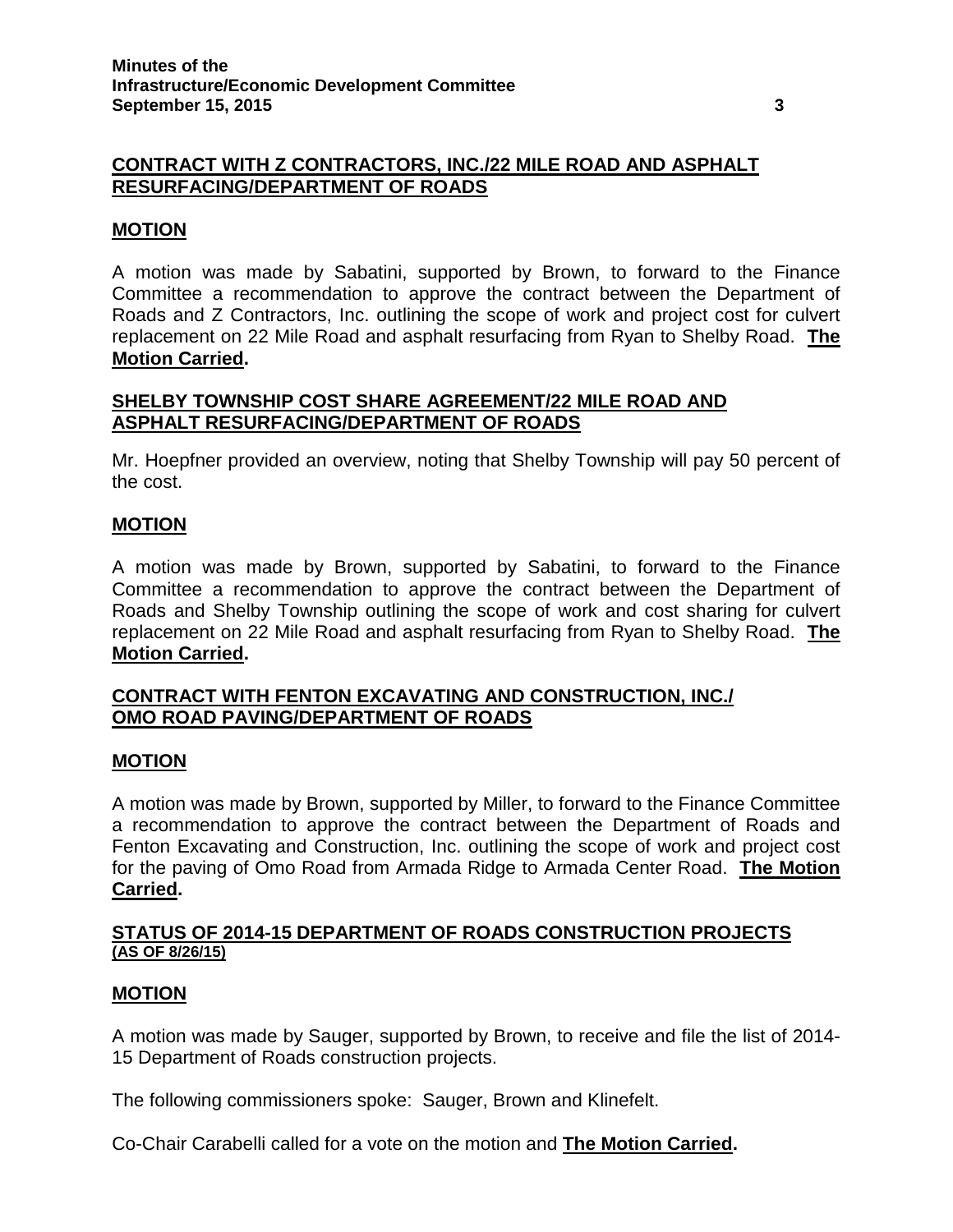# **AT&T MANAGED INTERNET SERVICE CONTRACT/COMTEC AND JAIL/I.T.**

Jako Van Blerk, Deputy Director, summarized the contract.

# **MOTION**

A motion was made by Miller, supported by Sauger, to forward to the Finance Committee a recommendation to approve the contract to upgrade the Internet service to COMTEC and the Jail.

The following commissioner spoke: Duzyj.

Co-Chair Carabelli called for a vote on the motion and **The Motion Carried with Duzyj voting "No."**

# **AT&T SWITCHED ETHERNET SERVICE CONTRACT/I.T.**

### **MOTION**

A motion was made by Vosburg, supported by Smith, to forward to the Finance Committee a recommendation to approve the AT&T Switched Ethernet Service contract. **The Motion Carried with Duzyj voting "No."**

# **BUDGET AMENDMENT/LAKE ST. CLAIR PUBLIC ACCESS AND ECOLOGICAL CONSERVATION STUDY/PLANNING & ECONOMIC DEVELOPMENT**

Gerard Santoro, Program Manager, Lake and Water Resources Group, gave an overview of the budget amendment.

## **MOTION**

A motion was made by Vosburg, supported by Klinefelt, to forward to the Finance Committee a recommendation to approve a \$25,000 budget amendment under Planning Grants – Fund 361 for a Michigan Department of Environmental Quality (DEQ) – Lake St. Clair Public Access and Ecological Conservation Study.

The following commissioners spoke: Vosburg and Brown.

Co-Chair Carabelli called for a vote on the motion and **The Motion Carried.**

# **DISCUSSION ON RTA MASTER PLAN AND MACOMB COUNTY REQUIREMENTS**

The following individuals were present: Roy Rose and Don Morandini, Macomb County RTA representatives; John Hertel, General Manager of SMART; Robert Kramer, Deputy Director of SMART; John Foster, Finance Director of SMART, and Jerry Moffit, SMART Board member.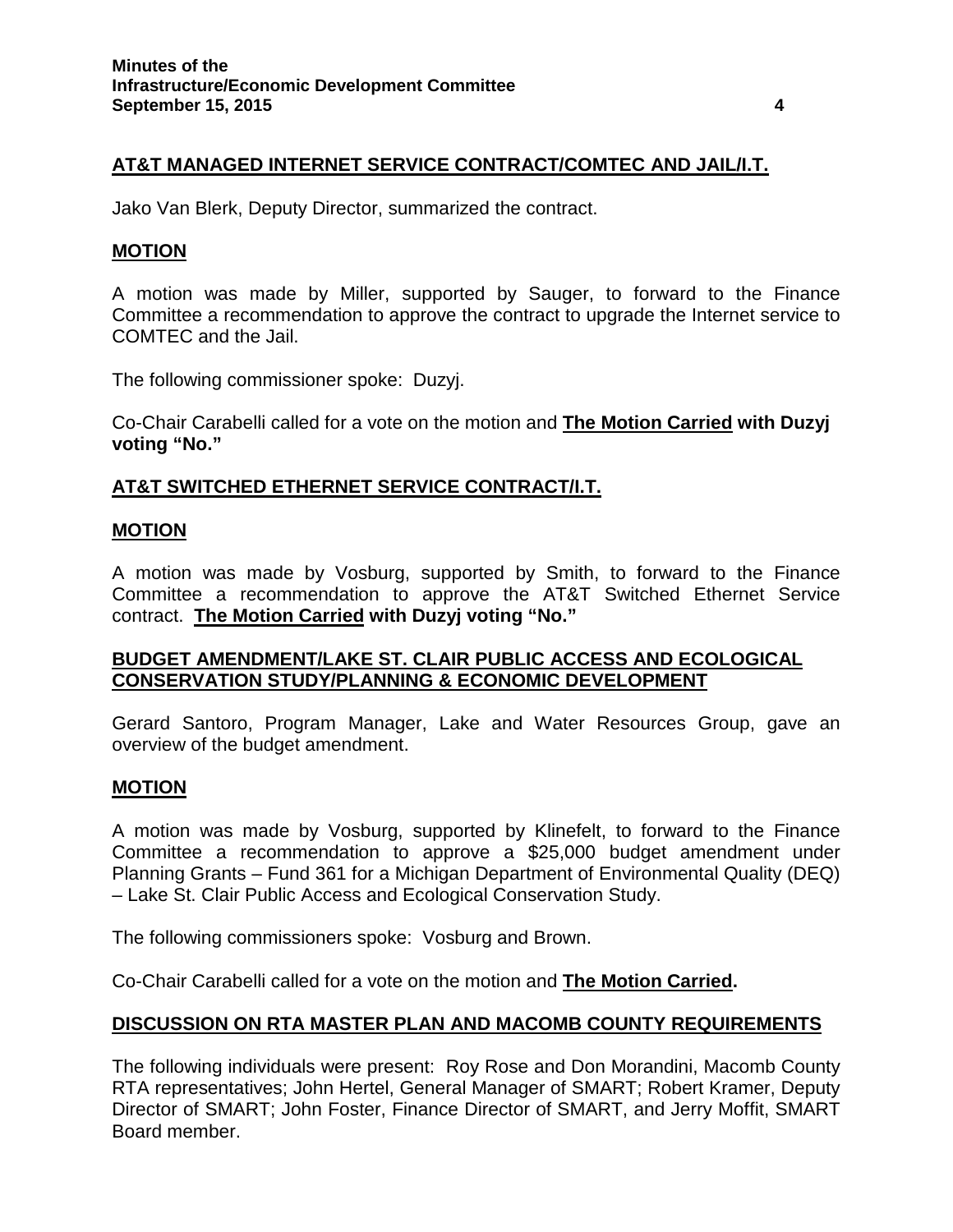Don Morandini spoke about informational hearings/meetings scheduled throughout the state regarding the Building Equitable Sustainable Transit (BEST) projects and Master Plan. These meetings provide residents with the opportunity to learn and voice opinions about expanding public transportation in southeast Michigan. Specifically, plan options for Rapid Transit service along Gratiot Avenue from Detroit to Mt. Clemens and the Michigan Avenue/Washtenaw Avenue corridor between Detroit and Ann Arbor, including Metro Airport, are highlighted during the meetings. He noted that representatives from all service providers are working together on a number of issues to better coordinate current transit options and a performance metric is being developed as well.

John Hertel spoke about the SMART organization's involvement and support of the RTA. He shared information about the millage vote scheduled for next year. The RTA will decide what their target will be for service and determine the cost amount for operation, and SMART will continue to provide backup in terms of information and participation.

# **MOTION**

A motion was made by Sauger, supported by Flynn, to receive and file the discussion on the RTA Master Plan and Macomb County requirements.

The following commissioners spoke: Carabelli, Flynn, Klinefelt, Sauger, Smith, Vosburg and Mijac.

Co-Chair Carabelli called for a vote on the motion and **The Motion Carried.**

Co-Chair Carabelli requested moving up the Macomb County Central Campus Renovations update. There were no objections.

# **MACOMB COUNTY CENTRAL CAMPUS RENOVATIONS UPDATE**

Jeff Atkins, Project Manager from Plante Moran CRESA, overviewed the information provided on the Old County Building and new parking structure. He noted that a timeline was added to the report.

Also present were Deputy Executive Mark Deldin and Gino Del Pup from Plante Moran CRESA.

## **MOTION**

A motion was made by Miller, supported by Tocco, to receive and file the update provided on the Central Campus renovations.

The following commissioners spoke: Klinefelt, Miller and Carabelli.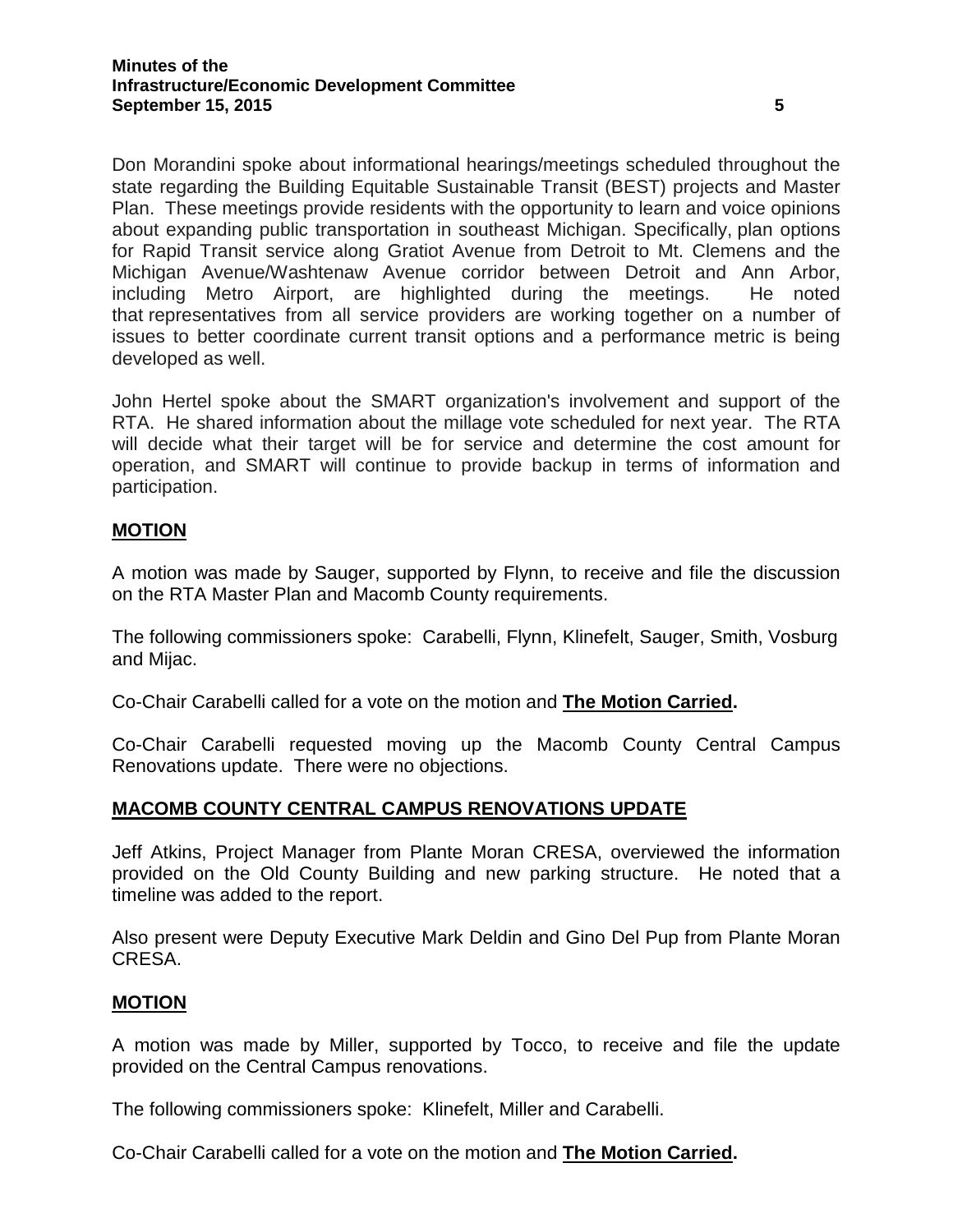# **INTRODUCTION OF GEORGE PHIFER, NEW DIRECTOR OF HURON-CLINTON METROPARKS, AND PRESENTATION ON UPDATES**

George Phifer provided an overview of the information that was distributed. He acknowledged staff who were present: Rebecca Franchock, Controller; Mike Brahm-Henkel, Manager of Assets and Planning; Paul Muelle, Natural Resources and Compliance Manager, and Nina Kelly, Manager of Planning.

## **MOTION**

A motion was made by Miller, supported by Brown, to receive and file the update provided on the Huron-Clinton Metroparks.

The following commissioners spoke: Miller, Flynn, Brown, Vosburg and Mijac.

Co-Chair Carabelli called for a vote on the motion and **The Motion Carried.**

## **ADOPTION OF PROCLAMATIONS**

Co-Chair Carabelli stated that a revised proclamation was distributed for National Manufacturing Day.

#### **COMMITTEE RECOMMENDATION – MOTION**

A motion was made by Miller, supported by Flynn, to recommend that the Board of Commissioners adopt the following proclamations:

Recognizing October 2, 2015 as National Manufacturing Day in Macomb County (offered by Carabelli) and

Commending Vincenzo Ciraulo on Being Named the 2015 Man of the Year by Lodge Figli Della Sicilia (offered by Carabelli & Miller).

#### **THE MOTION CARRIED.**

Co-Chair Mijac chaired the meeting.

## **ADOPTION OF RESOLUTION**

## **COMMITTEE RECOMMENDATION – MOTION**

A motion was made by Vosburg, supported by Klinefelt, to recommend that the Board of Commissioners adopt a resolution urging the Macomb County Art Institute Authority to oppose the bonuses to DIA senior executives and urging the Macomb County state legislative delegation to offer a bill to require any institution that has more than 25% of their operating revenue publicly funded through an ad valoren tax to follow the Open Meetings Act and the Freedom of Information Act. (offered by Sabatini, Marino and Mijac)